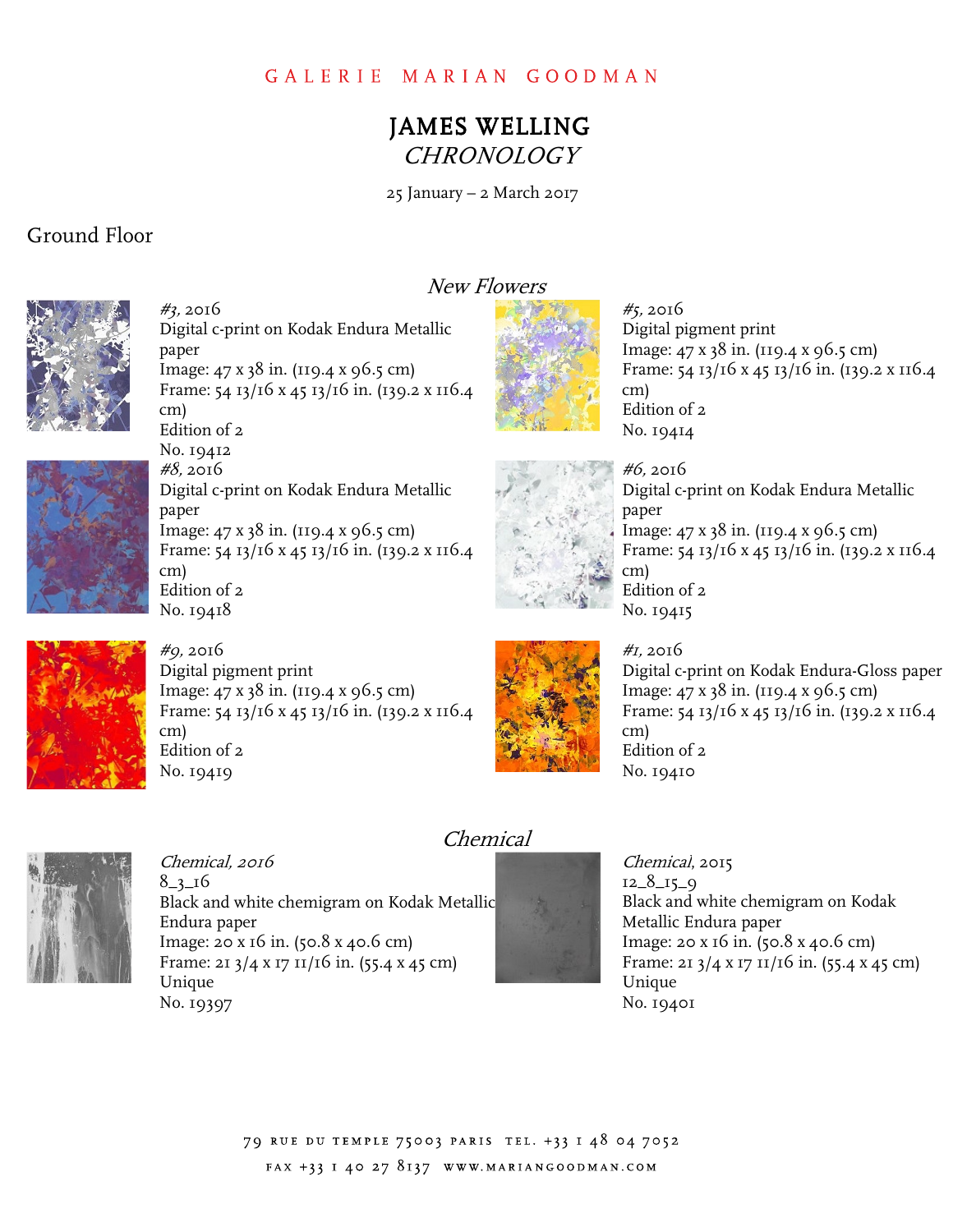

 Black and white chemigram on Kodak Metallic Endura paper Image: 20 x 16 in. (50.8 x 40.6 cm) Frame: 21 3/4 x 17 11/16 in. (55.4 x 45 cm) No. 19400 Chemical, 2015 12\_08\_15\_5 Unique

Black and white chemigram on Kodak Metallic



 Black and white chemigram on Kodak Metallic Endura paper Image: 20 x 16 in. (50.8 x 40.6 cm) Frame: 21 3/4 x 17 11/16 in. (55.4 x 45 cm) No. 19399 Chemical, 2015 10\_16\_15 Unique

 Black and white chemigram on Kodak Metallic Endura paper Image: 20 x 16 in. (50.8 x 40.6 cm) Frame: 21 3/4 x 17 11/16 in. (55.4 x 45 cm) Unique Unique<br>No. 19398 Chemical, 2016 8\_26\_16



 Image: 20 x 16 in. (50.8 x 40.6 cm) Frame: 21 3/4 x 17 11/16 in. (55.4 x 45 cm)

February 2015

Chemical, 2015

Endura paper

No. 19403

Unique

 IG17, 2005 Photogram on chromogenic paper Image: 40 x 30 in. ( 101.6 x 76.2 cm) Frame: 44 7/16 x 34 7/16 in. (113 x 87.5 cm) No. 18641 Unique



Degradés

#### 2, 2005

 Photogram on chromogenic paper Image: 40 x 30 in. ( 101.6 x 76.2 cm) Frame: 44 7/16 x 34 7/16 in. (113 x 87.5 cm) No. 18626 Unique

 Photogram on chromogenic paper Image: 40 x 30 in. ( 101.6 x 76.2 cm) Frame: 44 7/16 x 34 7/16 in. (113 x 87.5 cm) No. 18639 IG10, 2005 Unique



#### IG14, 2005 Photogram on chromogenic paper Image: 40 x 30 in. ( 101.6 x 76.2 cm) Frame: 44 7/16 x 34 7/16 in. (113 x 87.5 cm) No. 18640 Unique



 IG09, 2005 IMLO, 2005 Photogram on chromogenic paper **Photogram on chromogenic paper** Photogram on chromogenic paper Image: 40 x 30 in. (101.6 x 76.2 cm) Frame: 44 7/16 x 34 7/16 in. (113 x 87.5 cm) No. 18633 Image: 40 x 30 in. (101.6 x 76.2 cm) Image: 40 x 30 in. (101.6 x 76.2 cm) Frame: 44 7/16 x 34 7/16 in. (113 x 87.5 cm) Frame: 44 7/16 x 34 7/16 in. (113 x 87.5 cm) No. 18633 No. 18635 Unique Unique Unique



# IMLO, 2005 Photogram on chromogenic paper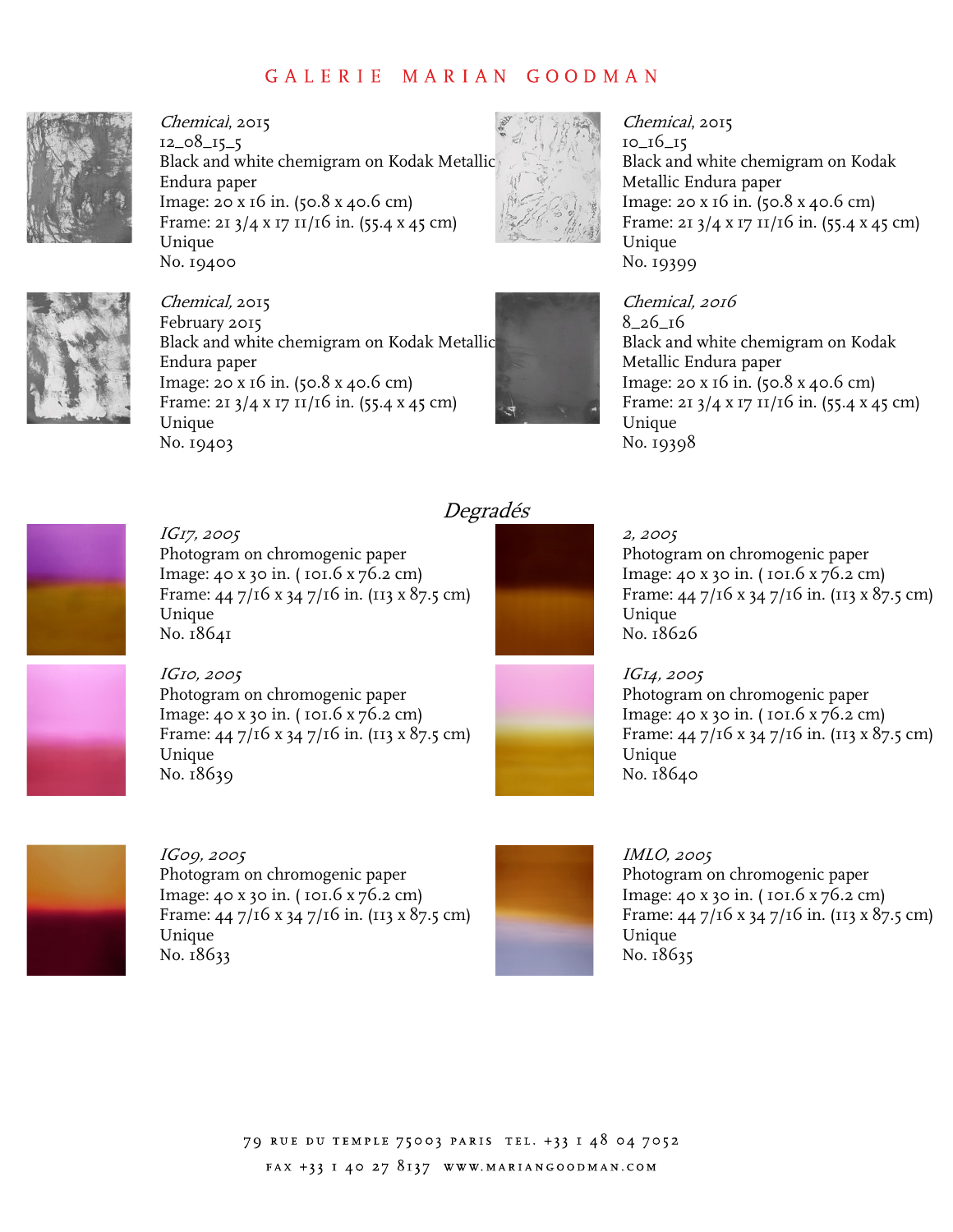

 IG08, 2005 Photogram on chromogenic paper Image: 40 x 30 in. ( 101.6 x 76.2 cm) Frame: 44 7/16 x 34 7/16 in. (113 x 87.5 cm) Unique Unique<br>No. 18632



#### IAL3, 2005 Photogram on chromogenic paper Image: 40 x 30 in. ( 101.6 x 76.2 cm) Frame: 44 7/16 x 34 7/16 in. (113 x 87.5 cm) Unique No. 18638

Lower Level



7690, 2015 Inkjet on Museo Silver Rag paper Image:42 x 63 in. (106.7 x 160 cm) Frame: 43 x 64 x 2 in. (109.2 x 162.5 cm) Edition of  $5 + 2AP$ No. 18893



**Choreograph** 

 6824, 2014 Inkjet on Museo Silver Rag paper Image:63 x 42 in. (160 x 106.7 cm) Frame: 64 x 43 x 2 in. (162.5 x 109.2 x 5.1 Edition of  $5 + 2AP$  No. 18896 cm)



 1538, 2016 Inkjet print Image: 42 x 63 in. (106.7 x 160 cm) [Frame: 43 1/8 x 64 1/8 x 2 in. \(109.5 x 162.9 x](https://Frame:431/8x641/8x2in.(109.5x162.9x)  5.1 cm) Edition of  $5 + 2AP$ No. 19637



*8329*, 2015 Inkjet on Museo Silver Rag paper Image:42 x 63 in. (106.7 x 160 cm) Frame: 43 x 64 x 2 in. (109.2 x 162.5 x 5.1 Edition of  $5 + 2AP$ cm) No. 18895



 9249, 2015 Inkjet print on Museo Silver Rag paper Image:42 x 63 in. (106.7 x 160 cm) Frame: 43 x 64 x 2 in. (109.2 x 162.5 x 5.1 cm) Edition of  $5 + 2AP$ No. 18891



*8091*, 2015 Inkjet on Museo Silver Rag paper Image:63 x 42 in. (160 x 106.7 cm) Frame: 64 x 43 x 2 in. (162.5 x 109.2 x 5.1 Edition of  $5 + 2AP$  No. 18897 cm)



 Inkjet print on Museo Silver Rag paper Image:42 x 63 in. (106.7 x 160 cm) Frame: 43 x 64 x 2 in. (109.2 x 162.5 x 5.1 cm) Edition of  $5 + 2AP$ 0222, 2015 No. 18892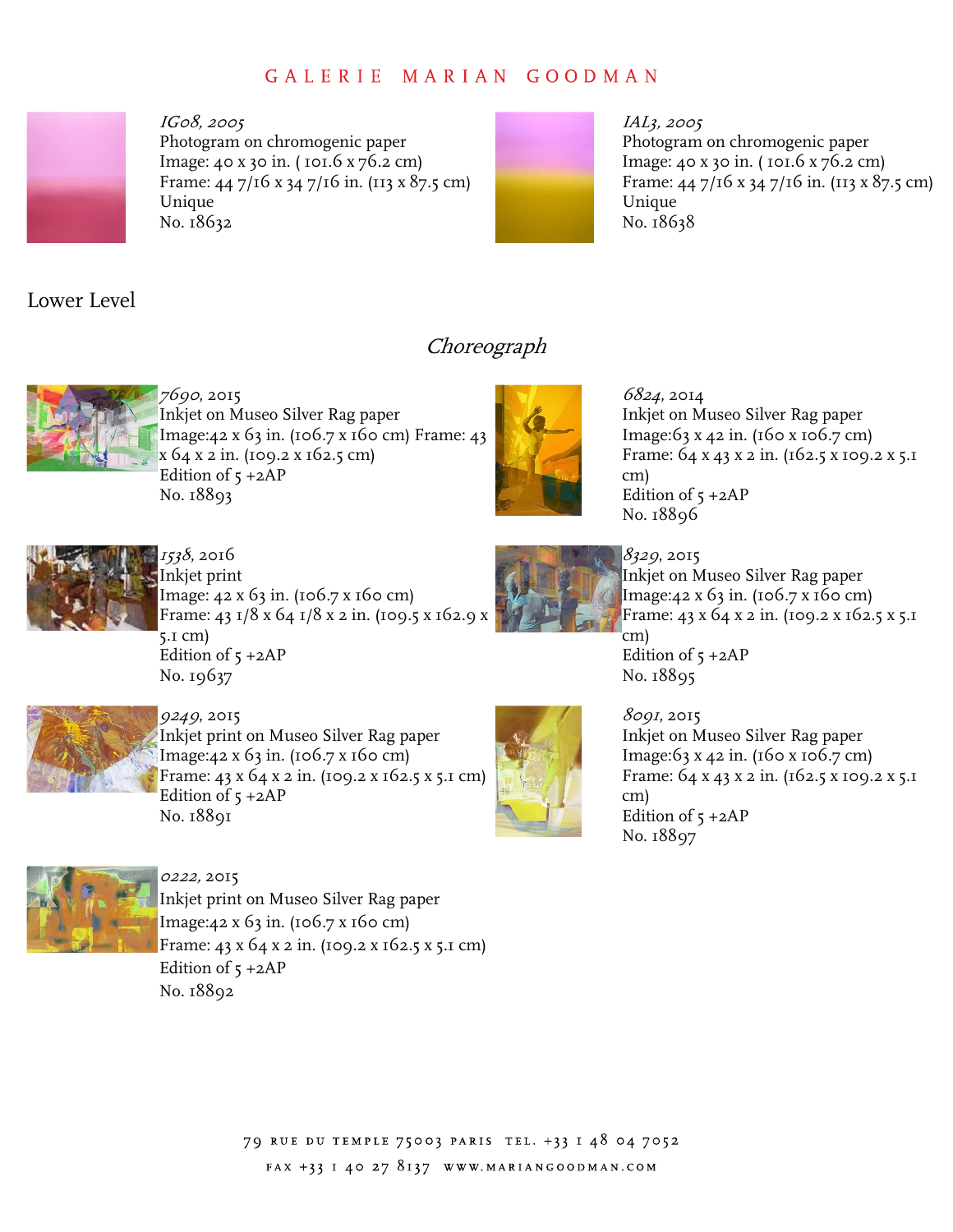# Meridian



*0691*, 2014 Inkjet print on Museo Silver Rag paper Image: 14 x 21 in. (35.6 x 53.3 cm) Frame: 20 13/16 x 27 7/8 in. (53 x 70.9 cm) Edition of 5 No. 19404



 0910, 2014 Inkjet print on Museo Silver Rag paper Image: 14 x 21 in. (35.6 x 53.3 cm) Frame: 20 13/16 x 27 7/8 in. (53 x 70.9 cm) Edition of 5 No. 19407



 0737, 2014 Inkjet print on Museo Silver Rag paper Image: 14 x 21 in. (35.6 x 53.3 cm) Frame: 20 13/16 x 27 7/8 in. (53 x 70.9 cm) Edition of 5 No. 19405



 Inkjet print on Museo Silver Rag paper Image: 14 x 21 in. (35.6 x 53.3 cm) Frame: 20 13/16 x 27 7/8 in. (53 x 70.9 cm) Edition of 5 No. 19409



*0808*, 2014 Inkjet print on Museo Silver Rag paper Image: 14 x 21 in. (35.6 x 53.3 cm) Frame: 20 13/16 x 27 7/8 in. (53 x 70.9 cm) Edition of 5 No. 19406



Film

 0921, 2014 Inkjet print on Museo Silver Rag paper Image: 14 x 21 in. (35.6 x 53.3 cm) Frame: 20 13/16 x 27 7/8 in. (53 x 70.9 cm) Edition of 5 No. 19408



 Colorized digital video from 16mm original, 5' Music copyright (P)(C) by William B. Welling, 2016, Averill Park, New York. Edition of  $5 + 2AP$ Seascape, 2017 18" No. 19690

> 79 RUE DU TEMPLE 75003 PARIS TEL. +33 I 48 04 7052 FAX +33 I 40 27 8137 WWW.MARIANGOODMAN.COM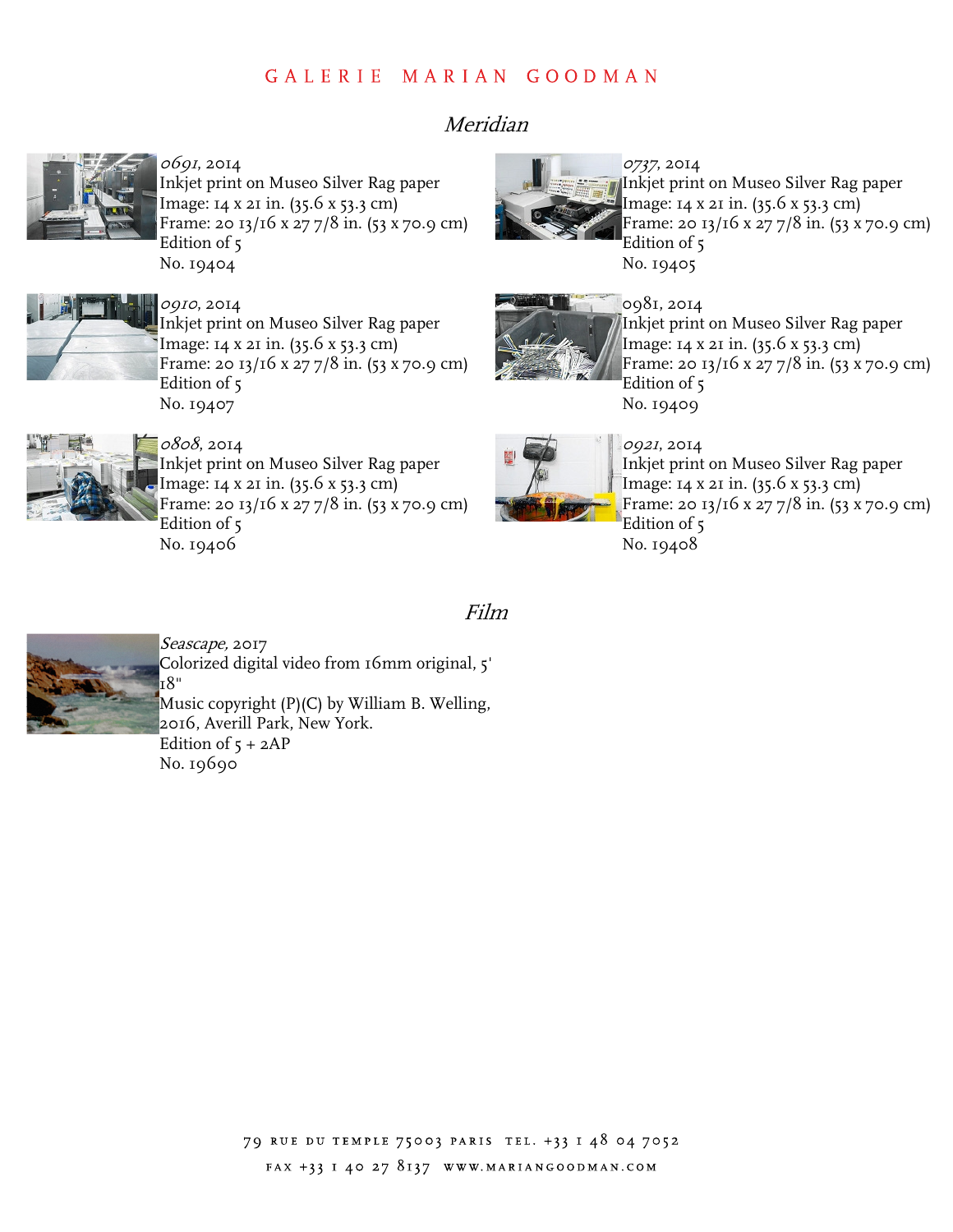# On view at the new Libraire Marian Goodman 66, rue du Temple



 Lock, 1976/printed in 2000 Chromogenic print Image: 3 x 2 in. (7.6 x 5.1 cm) Frame: 14 x 11 in. (35.6 x 28 cm) Edition of 12 No. 19659



 Red Dawn, 1976/printed in 2000 Chromogenic print Image: 2 x 3 in. (5.1 x 7.6 cm) Frame: 11 x 14 in. (28 x 35.6 cm) Edition of 12 No. 19661



White Bike, 1976/printed in 2000 Chromogenic print Image: 2 x 3 in. (5.1 x 7.6 cm) Frame: 11 x 14 in. (28 x 35.6 cm) Edition of 12 No. 19666



*Shampoo Bottle*, 1976/printed in 2000 Chromogenic print Image: 2 x 3 in. (5.1 x 7.6 cm) Frame: 11 x 14 in. (28 x 35.6 cm) Edition of 12 No. 19660



*Hands,* 1974/2016 Set of 6 gelatin silver prints Images: 10 x 8 in. (25.4 x 20.3 cm) (each) Frames: 14 x 11 in. (35.6 x 27.9 cm) (each) Edition of 12 No. 19395

# Polaroid



*Bike*, 1976/printed in 2000 Chromogenic print Image: 2 x 3 in. (5.1 x 7.6 cm) Frame: 11 x 14 in. (28 x 35.6 cm) Edition of 12 No. 19665



*Studio with Coat*, 1976/printed in 2000 Chromogenic print Image: 2 x 3 in. (5.1 x 7.6 cm) Frame: 11 x 14 in. (28 x 35.6 cm) Edition of 12 No. 19662



 Bike at Night, 1976/printed in 2000 Chromogenic print Image: 2 x 3 in. (5.1 x 7.6 cm) Frame: 11 x 14 in. (28 x 35.6 cm) Edition of 12 No. 19663



 Bike from Lisa's, 1976/printed in 2000 Chromogenic print Image: 2 x 3 in. (5.1 x 7.6 cm) Frame: 11 x 14 in. (28 x 35.6 cm) Edition of 12 No. 19664

| ٠ |  |
|---|--|
|   |  |

 Glass House (Lavender Mist), 2014 Inkjet print (Epson 9900 print on Museo Silver Rag) Image: 33 x 50 in. (83.8 x 127 cm) Frame: 60 x41 in. (105 x 152 cm) Edition of 5 No. 19396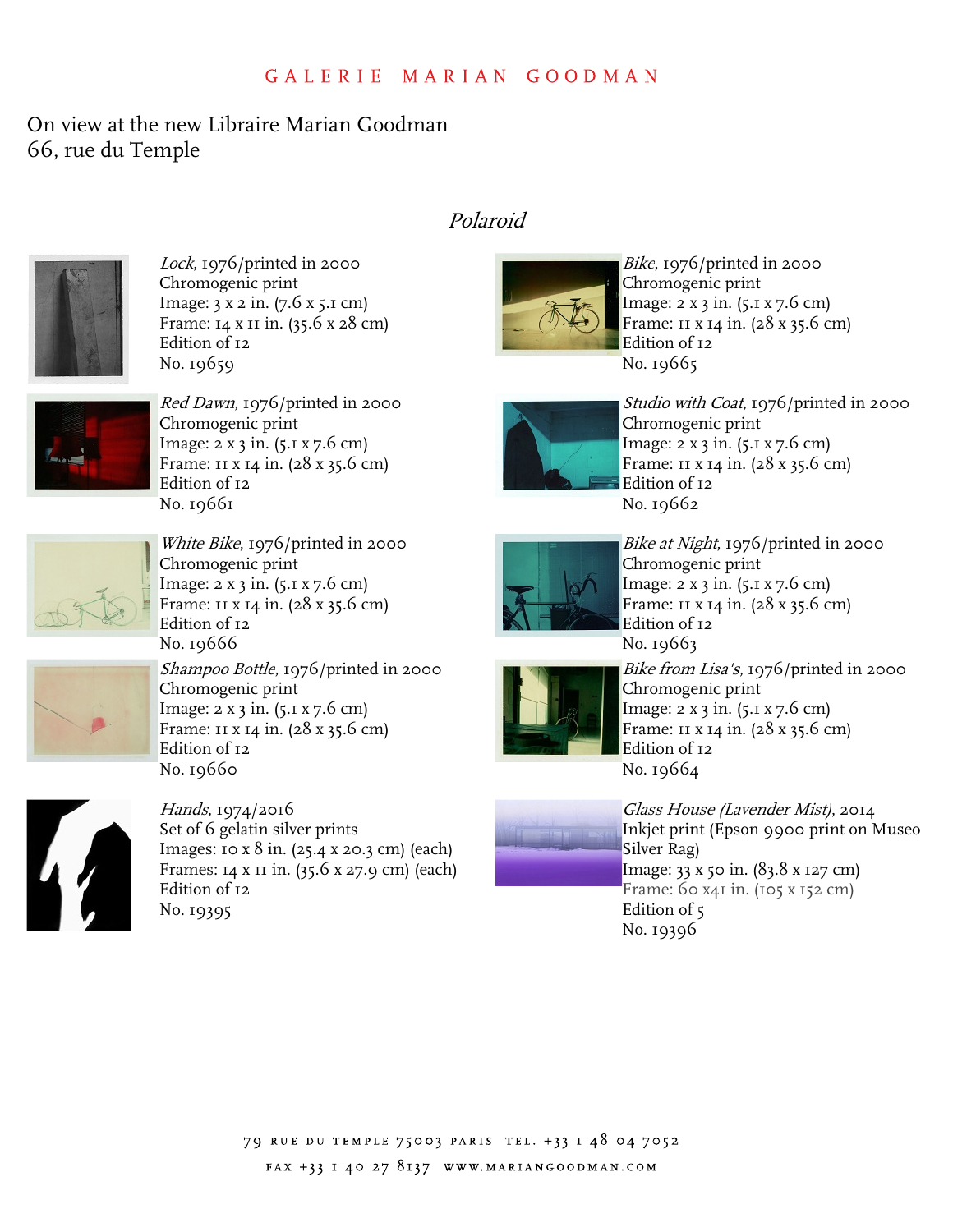# Los Angeles Architecture and Portraits



 Ericka Beckman, 1977 Silver gelatin print Image: 3 1/2 x 4 11/16 in. ( 9x12 cm) Frame: 17 1/2 x 14 9/16 in. (44.5 x 37 cm) Open Edition No. 19668



 LA - <sup>C</sup> <sup>120</sup>, 1977 Silver gelatin print Image: 3 1/2 x 4 11/16 in. ( 9x12 cm) Frame: 17 1/2 x 14 9/16 in. (44.5 x 37 cm) Open Edition No. 18256



 LA - <sup>C</sup> 33, 1977 Silver gelatin print Image: 3 1/2 x 4 11/16 in. ( 9x12 cm) Frame: 17 1/2 x 14 9/16 in. (44.5 x 37 cm) Open Edition No. 18259



 Matt Mullican, 1978 Silver gelatin print Image: 3 1/2 x 4 11/16 in. ( 9x12 cm) Frame: 17 1/2 x 14 9/16 in. (44.5 x 37 cm) Open Edition No. 19667



LA - C 22, 1977 Silver gelatin print Image: 3 1/2 x 4 11/16 in. ( 9x12 cm) Image: 3 1/2 x 4 11/16 in. ( 9x12 cm) Frame: 17 1/2 x 14 9/16 in.  $(44.5 x 37 cm)$ Open Edition No. 18258  $LA - C$  22, 1977  $LA - C$  32, 1977 Silver gelatin print Silver gelatin print Frame: 17 1/2 x 14 9/16 in. (44.5 x 37 cm) Frame: 17 1/2 x 14 9/16 in. (44.5 x 37 cm) Open Edition **Open Edition** 



Image:  $3 \frac{1}{2} x 4 \frac{11}{16}$  in. (9x12 cm) No. 18255



 $LA - C$  135, 1978 Silver gelatin print Silver gelatin print Image: 3 1/2 x 4 11/16 in. ( 9x12 cm) Image: 3 1/2 x 4 11/16 in. ( 9x12 cm) Open Edition No. 18253 LA - <sup>C</sup> 135, 1978 Laura Hawkins, 1978 Open Edition **Open Edition** No. 18253 No. 19672



Frame: 17 1/2 x 14 9/16 in. (44.5 x 37 cm) Frame: 17 1/2 x 14 9/16 in. (44.5 x 37 cm) Silver gelatin print Image:  $3 \frac{1}{2} x 4 \frac{11}{16}$  in. (9x12 cm) Frame: 17 1/2 x 14 9/16 in. (44.5 x 37 cm)



*David Salle,* 1977  $LA - C 27, 1977$ Silver gelatin print Image:  $3 \frac{1}{2} x 4 \frac{11}{16}$  in. (9x12 cm) Frame: 17 1/2 x 14 9/16 in. (44.5 x 37 cm) **1 Frame: 17 1/2 x 14 9/16 in. (44.5 x 37 cm)** Open Edition Silver gelatin print 2 Silver gelatin print Image:  $3 \frac{1}{2} \times 4 \frac{11}{16}$  in. (9x12 cm) , Image:  $3 \frac{1}{2} \times 4 \frac{11}{16}$  in. (9x12 cm) Open Edition **Open Edition** No. 19670 No. 18257



 $LA - C27, 1977$ Frame: 17 1/2 x 14 9/16 in.  $(44.5 \times 37 \text{ cm})$